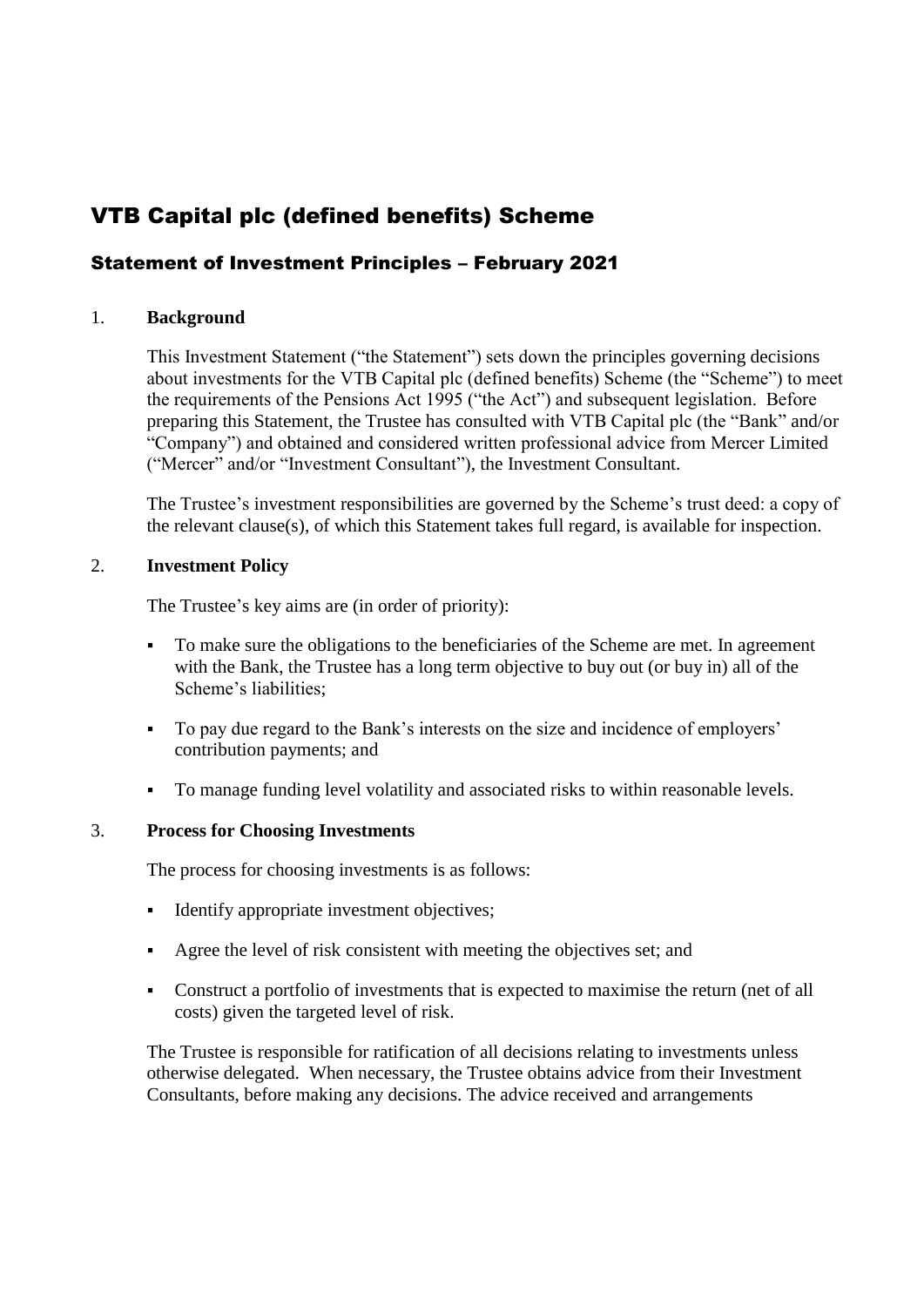implemented are, in the Trustee's opinion, consistent with the requirements of Section 36 of the Pensions Act 1995 (as amended).

The Trustee has delegated day to day investment decisions to their appointed investment managers.

#### 4. **Investment Objectives**

In agreement with the Bank, the Trustee's long term target is to fully fund all of the Scheme's liabilities through buyout (or buy in).

The Trustee's objective is to invest the Scheme's assets in the best interest of the members and beneficiaries. Within this framework the Trustee has agreed a number of objectives to help guide them in their strategic management of the assets and control of the various risks to which the Scheme is exposed.

The Trustee's primary objectives are as follows:

- To ensure the assets of the Scheme are sufficient to meet the liabilities as an ongoing scheme.
- To limit the volatility of future pension costs caused by volatility of asset returns relative to the liabilities.
- To limit the risk of cash calls on the Company in difficult trading conditions.
- To achieve a favourable return on the investments held against each manager's benchmark, with the benchmark set being consistent with the Actuary's long term assumptions in determining the funding level of the Scheme.
- To maintain the funding position of the Scheme on an ongoing basis to at least 100% on the Technical Provisions basis.
- Over the longer-term, to achieve and then maintain a funding position of the Scheme on a low risk solvency or equivalent basis of 100%.Additional objectives are as follows:
- To maximise a return on the total Scheme's assets relative to the level of risk considered appropriate.
- To pay due regard to the Company's interest in the size and incidence of contribution payments.

#### 5. **Risk Management and Measurement**

There are various risks to which any pension scheme is exposed. The Trustee has considered the following risks: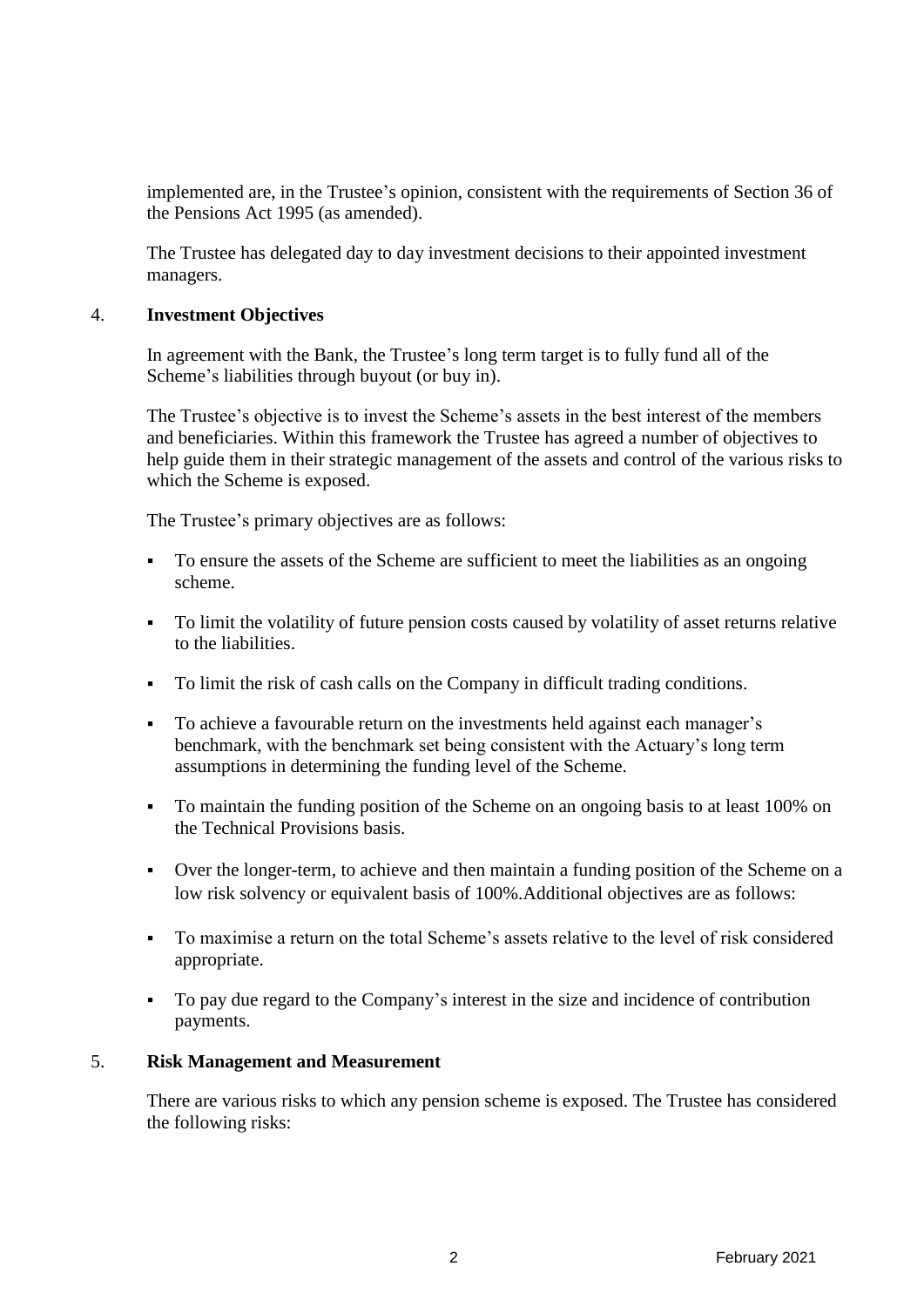- The risk of deterioration in the Scheme's funding level over the long-term.
- The risk of a shortfall of assets relative to the liabilities.
- The risk that investment managers, in their day-to-day management of the assets, will not achieve the rate of investment return expected by the Trustee. The Trustee has therefore decided to invest the Scheme's assets on a passive basis, which is also considered appropriate when set against the Trustee's investment policy and long term funding target of the Scheme.

The primary risk upon which the Trustee focuses is that arising through a mismatch between the Scheme's assets and its liabilities. The Trustee manages this risk by investing in a Liability Driven Investment ("LDI") portfolio in order to provide some protection against changes in the value of the liabilities due to changes in long term interest rates and inflation. In addition, the Trustee has funded a partial bulk buy-in annuity policy for a portion of the Scheme's pensioner liabilities. The risk arising from a mismatch of assets and liabilities is considered carefully as part of each asset/liability analysis, and monitored quarterly via investment monitoring reports provided by the Investment Consultant. The Trustee believes that the asset allocation policy in place provides an adequately diversified distribution of assets. This will be reviewed, in conjunction with the Bank, following each actuarial valuation or as circumstances dictate.

The Trustee recognises that whilst increasing risk increases potential returns over a long period, it also increases the risk of a shortfall in returns relative to that required to cover the Scheme's liabilities as well as producing short-term volatility in the Scheme's funding position. The Trustee has taken advice on the matter and (in light of the objectives noted previously) considered carefully the implications of adopting different levels of risk.

The Trustee also recognises the risks that may arise from the lack of diversification of investments. Subject to managing the risk from a mismatch of assets and liabilities, the Trustee aims to ensure the asset allocation policy in place results in an adequately diversified portfolio. Due to the size of the Scheme's assets and recognising the need to diversify, investment exposure is obtained via pooled vehicles.

The documents governing the manager appointments include a number of guidelines which, among other things, are designed to ensure that only suitable investments are held by the Scheme. The managers are prevented from investing in asset classes outside their mandate without the Trustee's prior consent.

Arrangements are in place to monitor the Scheme's investments to help the Trustee check that nothing has occurred that would bring into question the continuing suitability of the current investments. To facilitate this, the Trustee receives regular reports from the investment manager and the Investment Consultant. These reports include an analysis of the overall level of risk and return, to ensure the risks taken and returns achieved are consistent with those expected. In addition, the Trustee utilises an online tool to monitor the Scheme's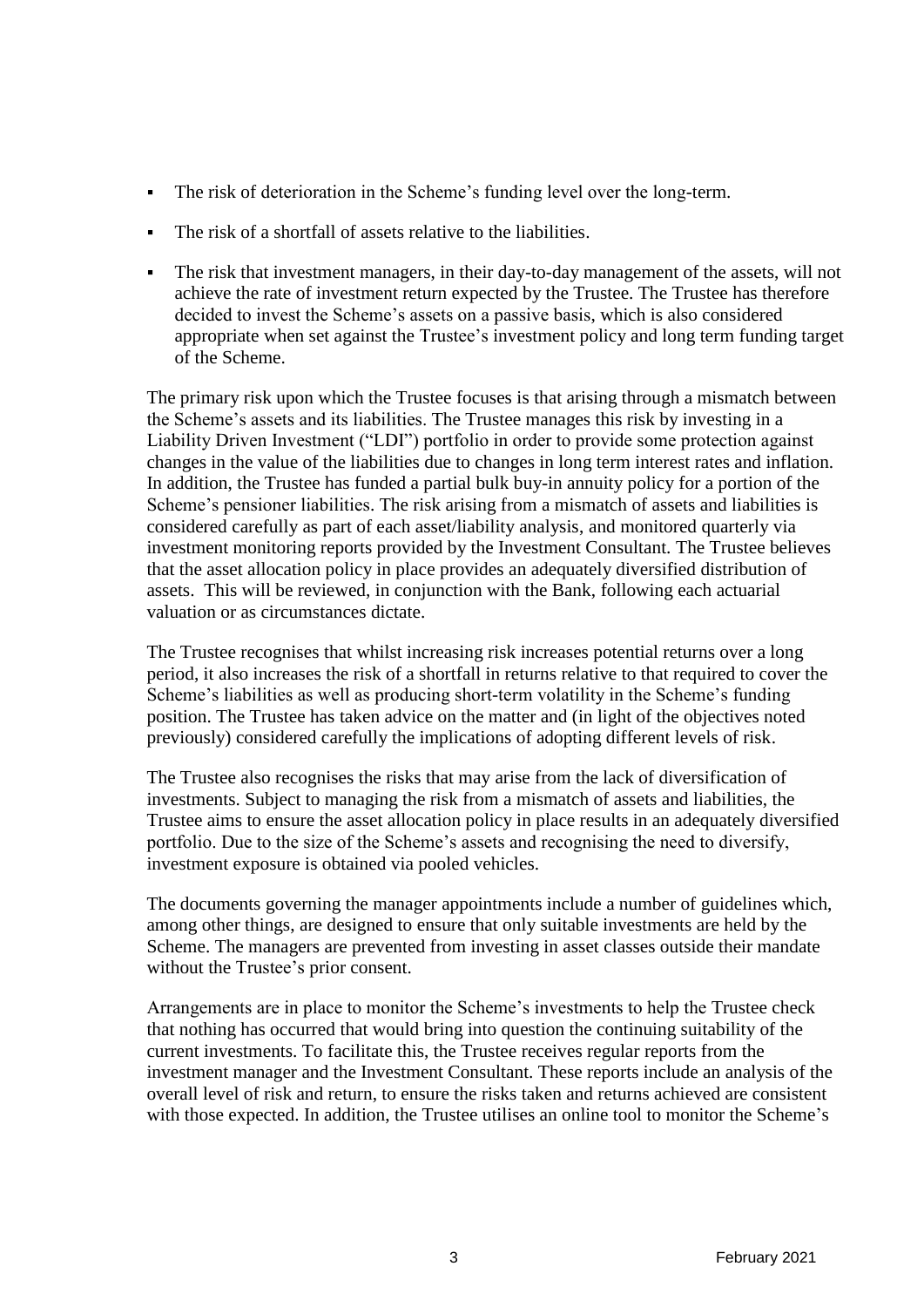current and projected funding position across a number of matrices, as well as the Scheme's estimated Value at Risk (VaR) measure.

The safe custody of the Scheme's assets is delegated to professional custodians (via the use of pooled vehicles).

Currency risk will arise through investment in non-sterling assets, given that the Scheme's liabilities are denominated in sterling, because changes in exchange rates will impact the relative value of the assets and liabilities. As a result, the Trustee hedges 100% of the overseas currency exposure back to sterling, with the exception of emerging market exposure.

Investments may be made in securities that are not traded on regulated markets. Recognising the risks (in particular the potential inability to convert an asset back to cash quickly or the risk that a counterparty fails to meet its contractual obligations), such investments will normally only be made with the purpose of reducing the Scheme's mismatch risk relative to its liabilities or to facilitate efficient portfolio management.

Should there be a material change in the Scheme's circumstances, the Trustee will review whether and to what extent the investment arrangements should be altered; in particular, whether the current risk profile remains appropriate.

The Agreement with Legal & General Investment Management Limited ("Legal and General") includes a number of guidelines and restrictions which, among other things, are designed to ensure that only suitable investments are held by the Scheme. Legal & General are well aware of the absolute need to avoid any action that could be considered to be 'speculative', or 'trading' by the FCA or by the tax authorities.

#### 6. **Portfolio Construction**

The Trustee has structured the Scheme's investments subject to the overriding constraint that at the total Scheme level, the expected level of risk is consistent with the investment objectives. The Trustee has appointed Legal and General to invest the assets on behalf of the Scheme.

There is a role for both active and passive management. Passive management will predominantly be used for one of a number of reasons, namely:

- To diversify and reduce risk.
- Invest in markets deemed efficient where the scope for active management to add value is limited.

There is a preference to invest via pooled funds.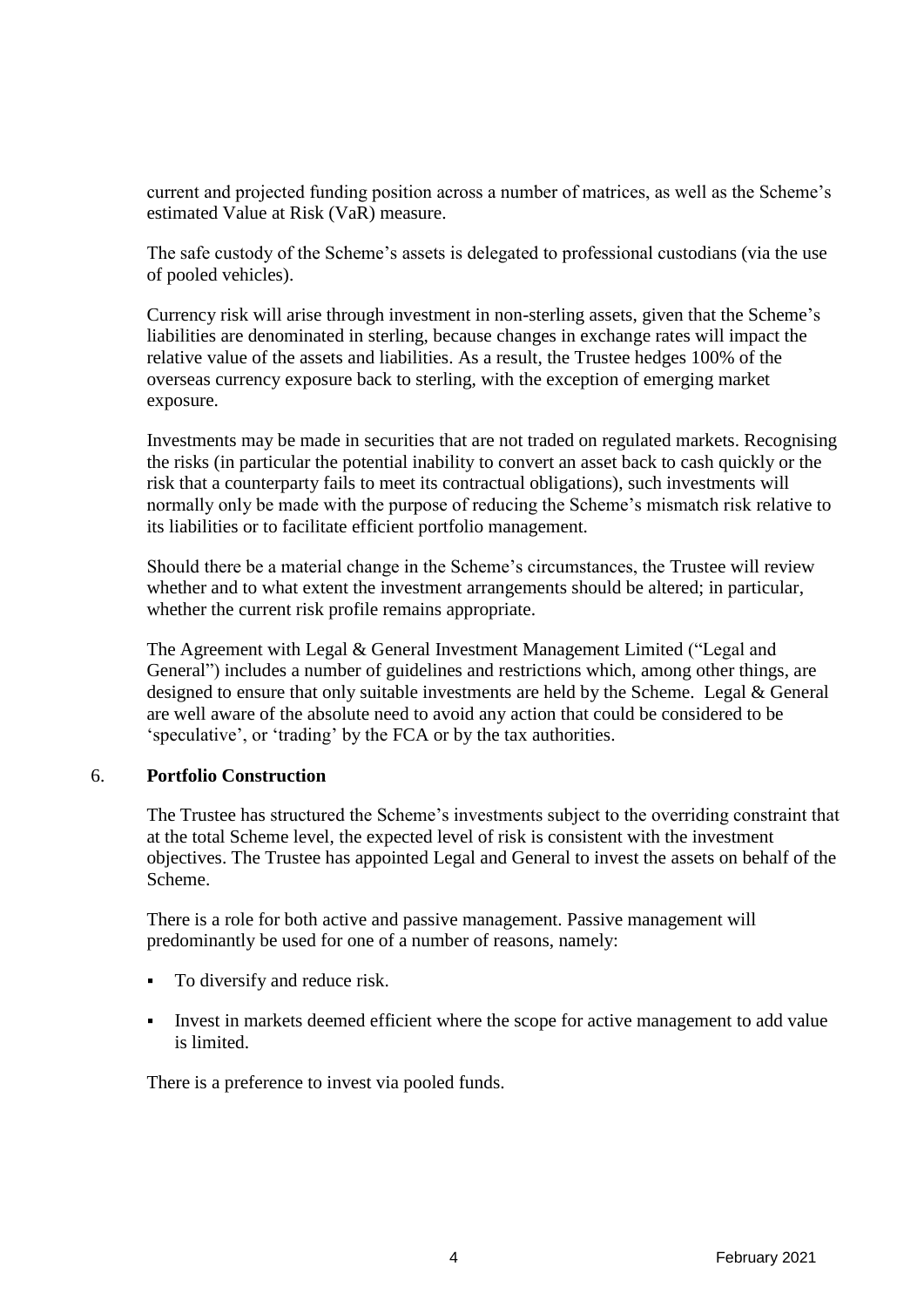Investment in securities issued by the Company or affiliated companies is limited to the extent that such securities may be represented within the pooled funds in which the Trustee invests.

The LDI portfolio will be invested in pooled physical gilts and index-linked gilts, as well as derivatives such as gilt and index-linked gilt repurchase agreements ("repo"), gilt and indexlinked gilt total return swaps and interest and inflation rate swaps. Cash and gilts will also be held as collateral to back the derivative contracts. The investment manager is responsible for monitoring risks relating to counterparties, collateral adequacy and leverage levels on a dayto-day basis. This is supplemented by regular strategic reviews by the Trustee.

At the time of writing, the LDI portfolio targets a hedge of 90% of the Scheme's interest rate and inflation related liability risks (measured as a proportion of the Scheme's Gilts Flat liabilities).

#### 7. **Investment Strategy**

The Trustee regards the choice of asset allocation policy as the decision which has most influence on the likelihood that they will achieve their investment objectives. The Trustee's decisions on asset allocation policy are made on the advice of their Investment Consultant and in consultation with the Company.

In order to arrive at the current strategy, the Trustee has taken the Scheme's overall liability profile into consideration and assessed the risk and return characteristics of a range of different investment strategies in relation to the Scheme's liabilities.

In addition, the Trustee regularly reviews different investment types to assess whether they are appropriate in relation to the liabilities and objectives of the Scheme.

The strategic asset allocation is shown below. The Trustee believes that this strategy is currently appropriate for controlling the risks identified in section 5.

The table below sets out the Scheme's target investment strategy (including the buy-in policy).

| <b>Asset Class</b>             | <b>Strategy</b><br>% | Range<br>%               |
|--------------------------------|----------------------|--------------------------|
| Buy-in*                        | 35.0                 | $\overline{\phantom{0}}$ |
| LDI                            | 26.0                 | $16.0 - 36.0$            |
| Global Buy and Maintain Credit | 29.2                 | $18.0 - 40.0$            |
| Equities                       | 9.8                  | $5.0 - 15.0$             |
| Total                          | 100.0                |                          |

\* Includes buy-in policies with Sun Life and Pension Insurance Corporation

\*\* 100% of the overseas currency exposure is hedged back to Sterling, with the exception of emerging markets.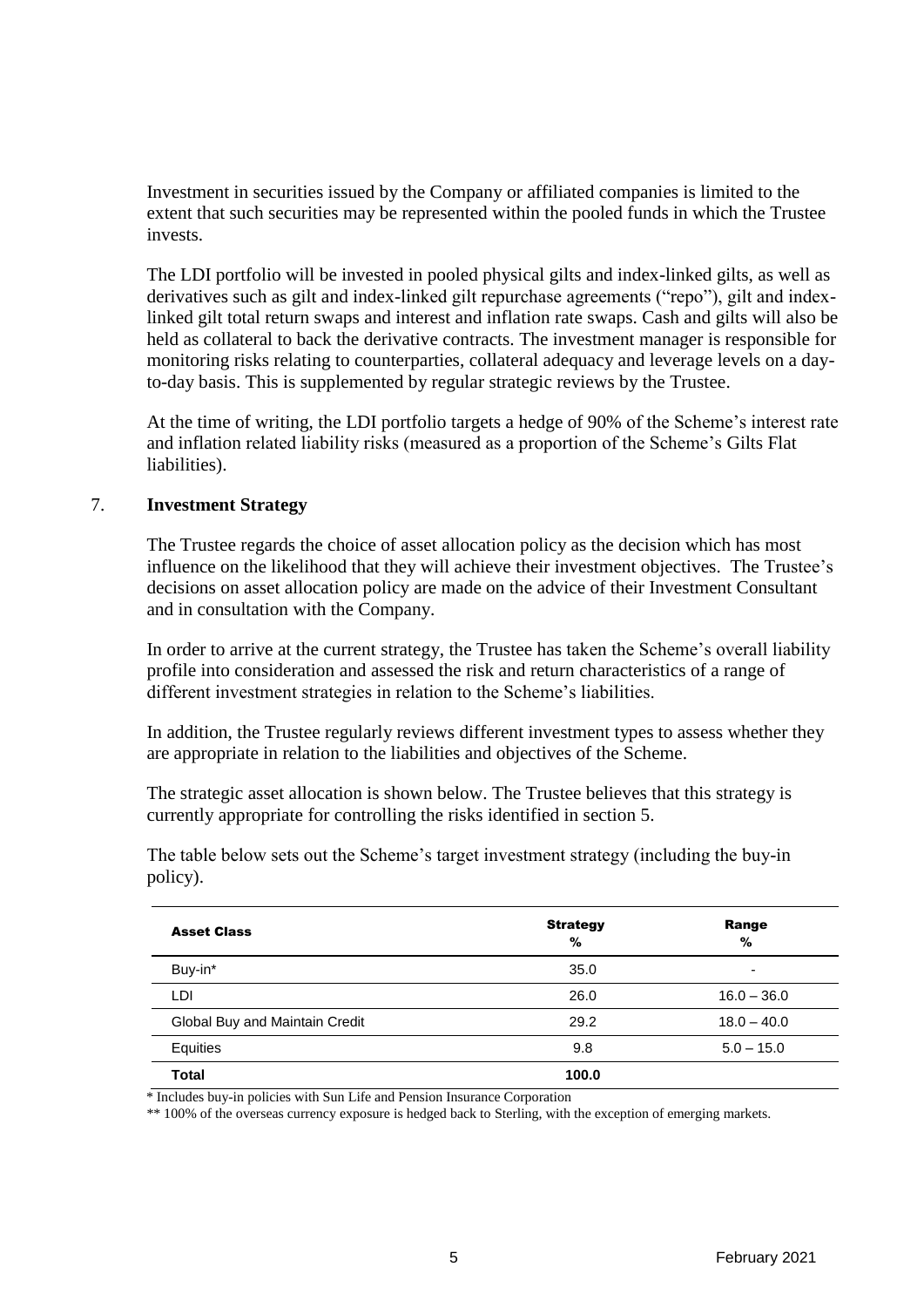## 8. **Rebalancing and Cashflow Policy**

There is no rebalancing between the buy-in policies and the Scheme's investments excluding the buy-in policies.

There is no automatic rebalancing between the LDI, buy and maintain credit and equity portfolios, however the Trustee reviews the asset allocation on a quarterly basis, and may decide to rebalance between asset classes as and when required in line with the strategic asset allocation as set out in section 7.

The Scheme holds an allocation to liquidity assets (cash and/or short dated gilts). This holding is considered separate to the wider strategic allocation, and is used for the purposes of: 1) helping to meet cashflow deficits when required; and 2) being an additional source of collateral for the leveraged LDI funds, for example if government bond yields were to rise significantly resulting in one or more of the leveraged LDI funds hitting their upper leverage limit and triggering a 'de-leveraging' event (resulting in a request for additional capital).

#### 9. **Investment Management**

The Trustee delegates the day-to-day management of the assets to their appointed investment managers. The Trustee has taken steps to satisfy itself that the managers have the appropriate knowledge and experience for managing the Scheme's investments and that they are carrying out their work competently.

The Trustee has determined, based on expert advice, a benchmark mix of asset types and ranges within which the appointed investment manager may operate. The Trustee regularly reviews the continuing suitability of the Scheme's investments, including the appointed managers.

The assets are managed by Legal & General, who are regulated by the Financial Conduct Authority (the "FCA") and have full discretion to buy and sell investments on behalf of the Scheme, subject to the constraints of their mandates. As required by the Financial Services Act 1986 and the Pensions Act 1995, the Trustee has entered into a signed Agreement with Legal & General, the terms of which are consistent with the principles contained in this Statement.

The Agreement with Legal & General is in the form of an insurance policy with Legal and General Assurance (Pensions Management) Limited. Legal and General Assurance (Pensions Management) Limited is jointly regulated by the FCA and the Prudential Regulatory Authority ("PRA"). The investment of the assets under the policy is delegated to Legal  $&$  General.

The investment with Legal & General is in the form of an insurance policy whereby the insurer owns the underlying pooled fund units. The Trustee has no direct ownership of the underlying pooled funds or the underlying assets of the pooled funds. The safekeeping of the assets within the pooled funds is performed on behalf of the investment manager by a custodian bank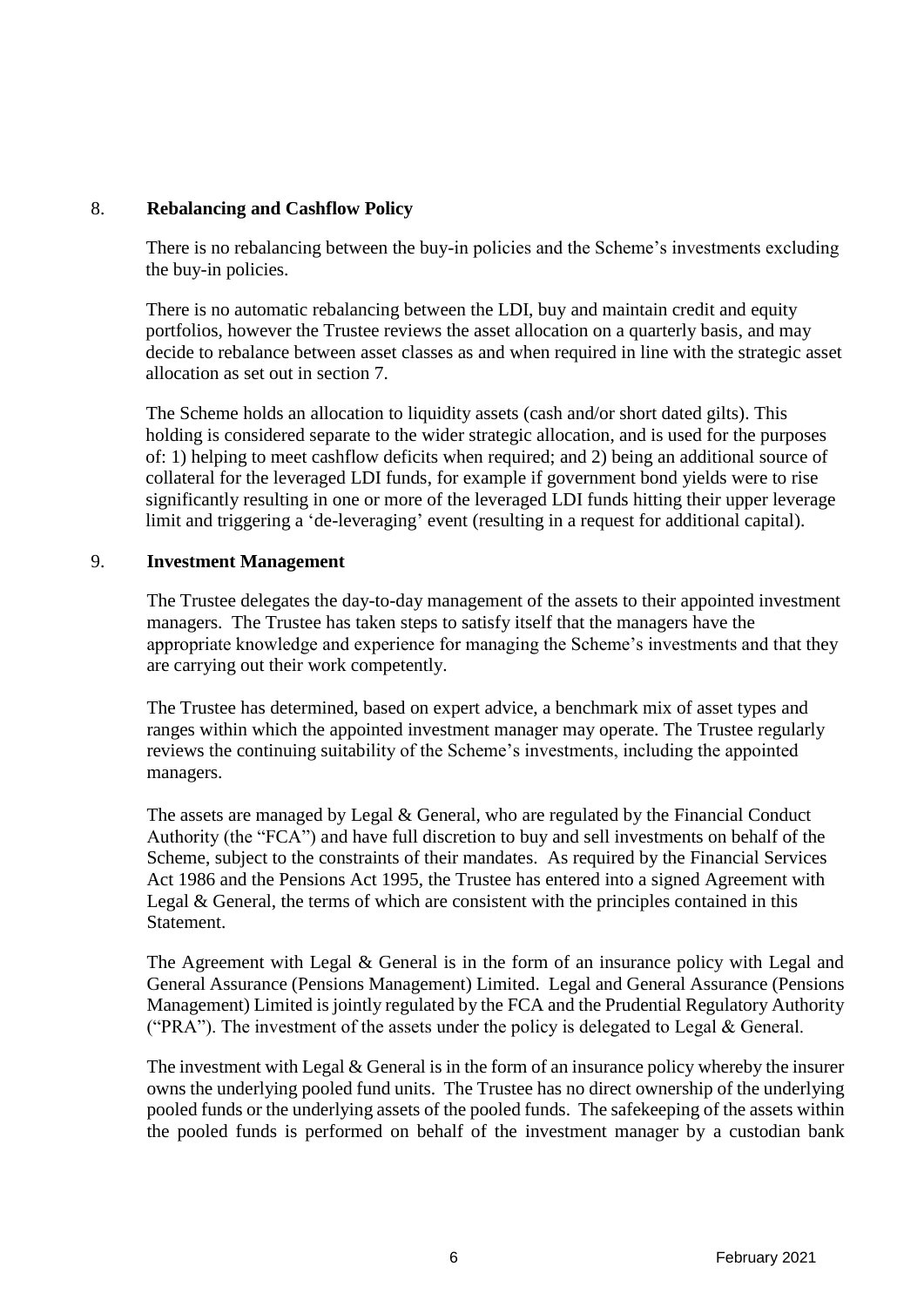specifically appointed to undertake this function, and whose appointment is reviewed at regular intervals by the manager. The custodian banks for the underlying funds at Legal & General are HSBC Securities Services, Citibank and Northern Trust.

The Agreement with Legal & General provides important protection for the Scheme and for the Trustee. It also sets out the terms, including performance objectives, risk parameters, and timescales, on which the specific mandates are managed. The investment briefs, guidelines and restrictions under which Legal & General work have therefore been agreed in writing.

Legal & General's mandate is set out below in more detail.

## **Legal & General**

## *Equity portfolio*

Legal & General passively manage equities for the Scheme through a pooled fund, the World Equity Index Fund (GBP Hedged). Their objective for the fund is to track the benchmark, the FTSE World GBP Hedged index, to within a tracking tolerance of  $\pm$  0.5% for two years out of three.

All overseas currency exposure is hedged back to sterling with the exception of emerging markets.

## *Buy and Maintain Credit portfolio*

Legal & General manage a Global Buy and Maintain Credit fund for the Scheme. The performance objective of the fund is to capture the credit risk premium within a globally diversified portfolio, and preserve value over the credit cycle by avoiding defaults and securities experiencing a significant deterioration in credit quality.

As the Global Buy and Maintain Credit portfolio is managed using an unconstrained approach, there is no formal benchmark for the fund. Instead other metrics are used to keep track of whether the fund is performing in line with expectations, such as analysis of portfolio defaults (which are expected to be very low), turnover statistics, number of downgrades and upgrades, and the Weighted Average Rating Factor, a measure which tracks the credit quality of the portfolio over time and can be compared to changes in comparable broad market credit indices.

## *LDI portfolio*

The objective of the Scheme's LDI portfolio is to hedge the interest rate and inflation risk associated with the Scheme's liabilities. The LDI mandate hedges c.90% of the Scheme's interest rate and inflation liability risks (measured on the Gilts Flat basis). There is no target allocation between the various LDI funds, as this would be expected to drift in line with the liabilities.

## 10. **Additional Voluntary Contributions (AVCs)**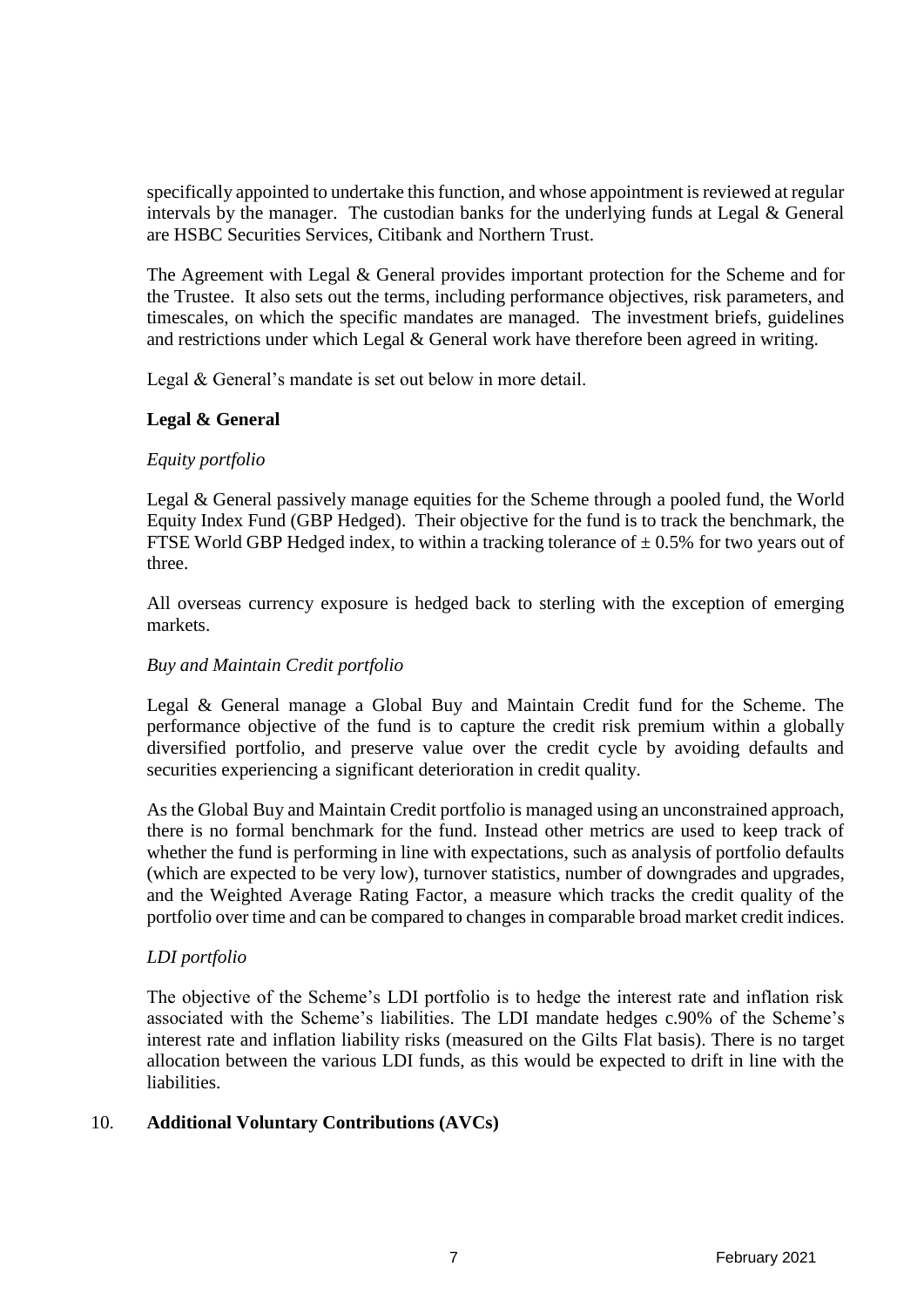AVCs are invested in funds with Prudential, Utmost, and BlackRock. With the assistance of the Scheme's Investment Consultant, these arrangements are reviewed as circumstances dictate (minimum yearly) to ensure that the investment performance achieved is acceptable relative to the relevant benchmark and the investment profiles of the funds remain consistent with the objectives of the Trustee.

#### 11. **Realisation of Investments**

The investment manager has discretion in the timing of realisation of investments and in considerations relating to the liquidity of those investments within parameters stipulated in the relevant appointment documentation and pooled fund prospectuses.

Under the terms of the trust deed the Trustee is responsible for setting the range of investments available for AVCs paid by members. Assets in respect of members' AVCs are held separately from the Scheme's assets.

The Trustee will review these arrangements periodically to ensure that they remain consistent with the needs of the members, and will seek advice from the Scheme Actuary and the Investment Consultant, where necessary.

#### 12. **Insured Pensions**

A number of pensions in payment have been secured with annuities with Sun Life and PIC.

As far as practically possible, the Trustee will review periodically the financial strength of Sun Life and PIC.

## 13. **Environmental, Social and Governance Issues (ESG), Stewardship, and Climate Change**

The Trustee believes that ESG issues have an impact on investment risk and return outcomes, and that good stewardship can create and preserve value for companies and markets as a whole. The Trustee also recognises that long-term sustainability issues, particularly climate change, present risks and opportunities that increasingly require explicit consideration.

The Trustee accordingly considers these issues in the context of the anticipated time horizon over which the assets will be held.

The Trustee does not directly manage its investments and the investment manager has full discretion to buy and sell investments within the various portfolios, within the guidelines of its mandates. ESG considerations are however taken into account in the selection, retention and realisation of investments in the following ways:

• The Trustee considers the ESG research ratings published by its investment advisors, Mercer, when monitoring the Scheme's investment manager's capabilities. These ratings are also considered as part of any new selection of investment funds.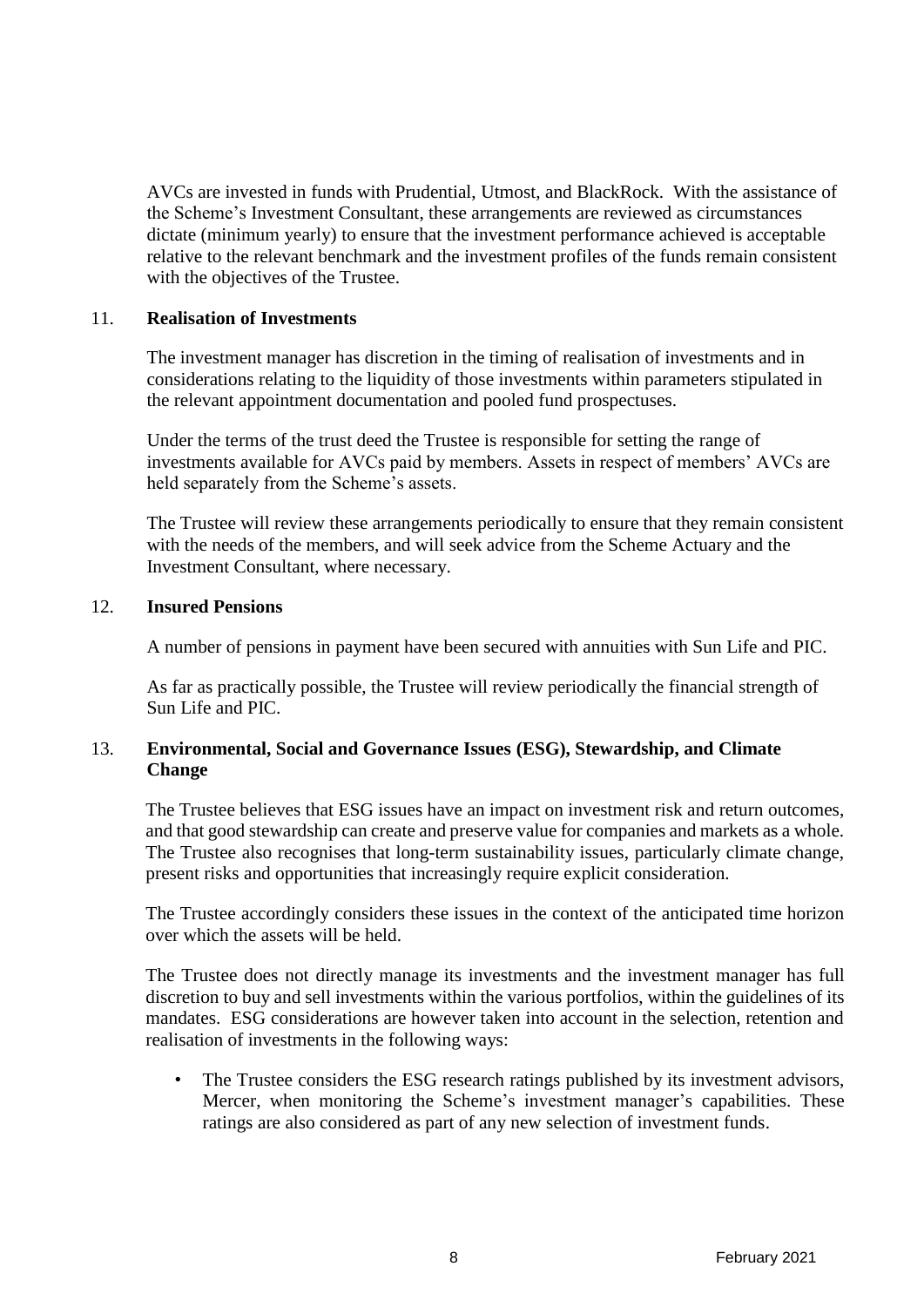- In meetings with the Scheme's investment manager, ESG issues are discussed and the manager is expected to discuss voting and engagement activities carried out on behalf of the Trustee for mandates where this is relevant.
- Whilst members' views are not explicitly taken into account in the selection, retention and realisation of investments, the Trustee welcomes views from members.

The Trustee recognises that when the Scheme invests in pooled funds, it has no voting rights attached to the underlying investments. The Trustee has therefore given the investment managers full discretion when evaluating ESG issues and in exercising rights and stewardship obligations attached to the Scheme's investments.

Similarly, the Scheme's voting rights are exercised by its investment manager in accordance with its own corporate governance policies, and taking account of current best practice including the UK Corporate Governance Code and the UK Stewardship Code.

The Trustee is satisfied that this policy corresponds with its responsibilities to the beneficiaries of the Scheme.

Equity managers registered with the appropriate regulator are expected to report on their adherence to the UK Stewardship Code on an annual basis.

The Trustee has not set any investment restrictions on the appointed investment manager in relation to particular products or activities, but may consider this in future.

#### 14. **Investment Manager Appointment, Engagement and Monitoring**

#### **Aligning manager appointments with investment strategy**

The investment managers are appointed based on their capabilities and, therefore, their perceived likelihood of achieving the expected return and risk characteristics required for the asset class being selected for.

The Trustee looks to its Investment Consultant for their forward looking assessment of a manager's ability to perform in line with expectations over a full market cycle. This view will be based on the Investment Consultant's assessment of the manager's idea generation, portfolio construction, implementation and business management, in relation to the particular investment fund that the Scheme invests in. The Investment Consultant's manager research ratings assist with due diligence and questioning managers during presentations to the Trustee and are used in decisions around selection, retention and realisation of manager appointments.

Some appointments are actively managed and an appointment will be reviewed following any period of sustained underperformance. The Trustee will review appropriateness of using actively managed funds (on an asset class basis) periodically, and receives updates on performance from the managers and Investment Consultant on a quarterly basis.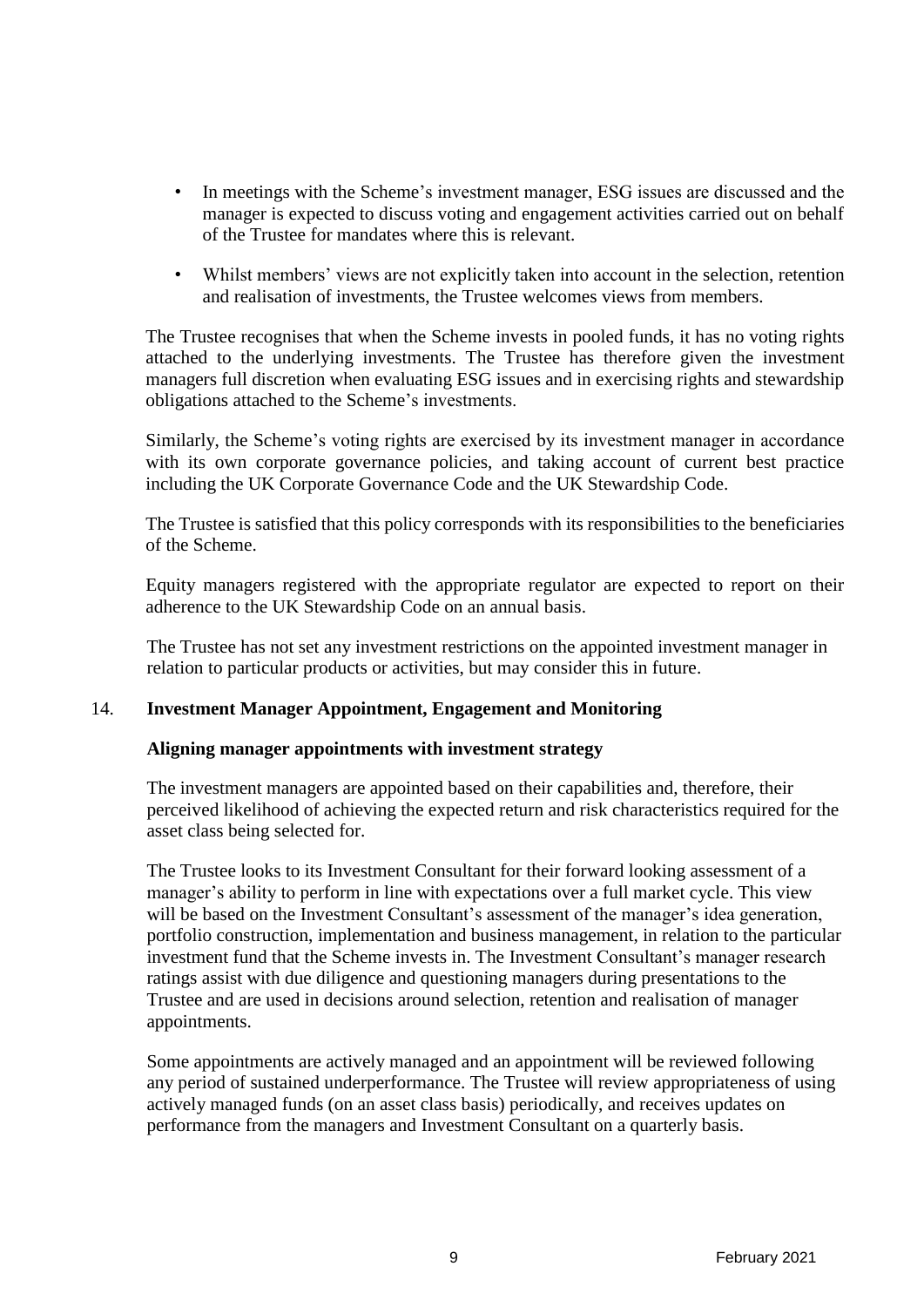As the Trustee invests in pooled investment vehicles they accept that they have no ability to specify the risk profile and return targets of the investment manager, but appropriate mandates can be selected to align with the overall investment strategy.

#### **Evaluating investment manager performance**

The Trustee considers the Investment Consultant's assessment of how the investment manager embeds ESG into its investment process and how the investment managers' responsible investment philosophy aligns with the Trustee's responsible investment policy. This includes the investment managers' policy on voting and engagement. The Trustee will use this assessment in decisions around selection, retention and realisation of manager appointments.

The Trustee meets with the investment manager on a regular basis, normally at least annually as deemed appropriate. The Trustee will periodically review the decision made by the managers, including voting history (in respect of equities) and engagement activity, and may challenge such decisions where appropriate to try to ensure the best long term performance over the medium to long term.

If the investment objective for a particular manager's fund changes, the Trustee will review the fund appointment to ensure it remains appropriate and consistent with the Trustee's wider investment objectives.

The Trustee periodically reviews the stewardship monitoring reports from each of the managers, which includes details of voting and engagement activities associated with each of the funds invested in. This will aid the Trustee in challenging manager decisions that appear out of line with any of the investment funds' objectives or the objectives/policies of the Scheme.

The Trustee will review the investment managers' compliance against the UK Stewardship Code on an ongoing basis.

Investment managers are aware that their continued appointment is based on their success in delivering the mandate for which they have been appointed to manage. If the Trustee is dissatisfied, then they will look to replace the manager.

## **Time horizon**

The Trustee receives investment performance reports on a quarterly basis. The Trustee reviews the absolute performance and relative performance against a suitable index used as the benchmark, on a gross of fees basis. The Trustee's focus is on long term performance but will put a manager on 'watch' if there are short term performance concerns.

If a manager is not meeting its performance objectives, over a sustained period of time, and after consideration of all relevant factors, the Trustee may take the decision to terminate the manager.